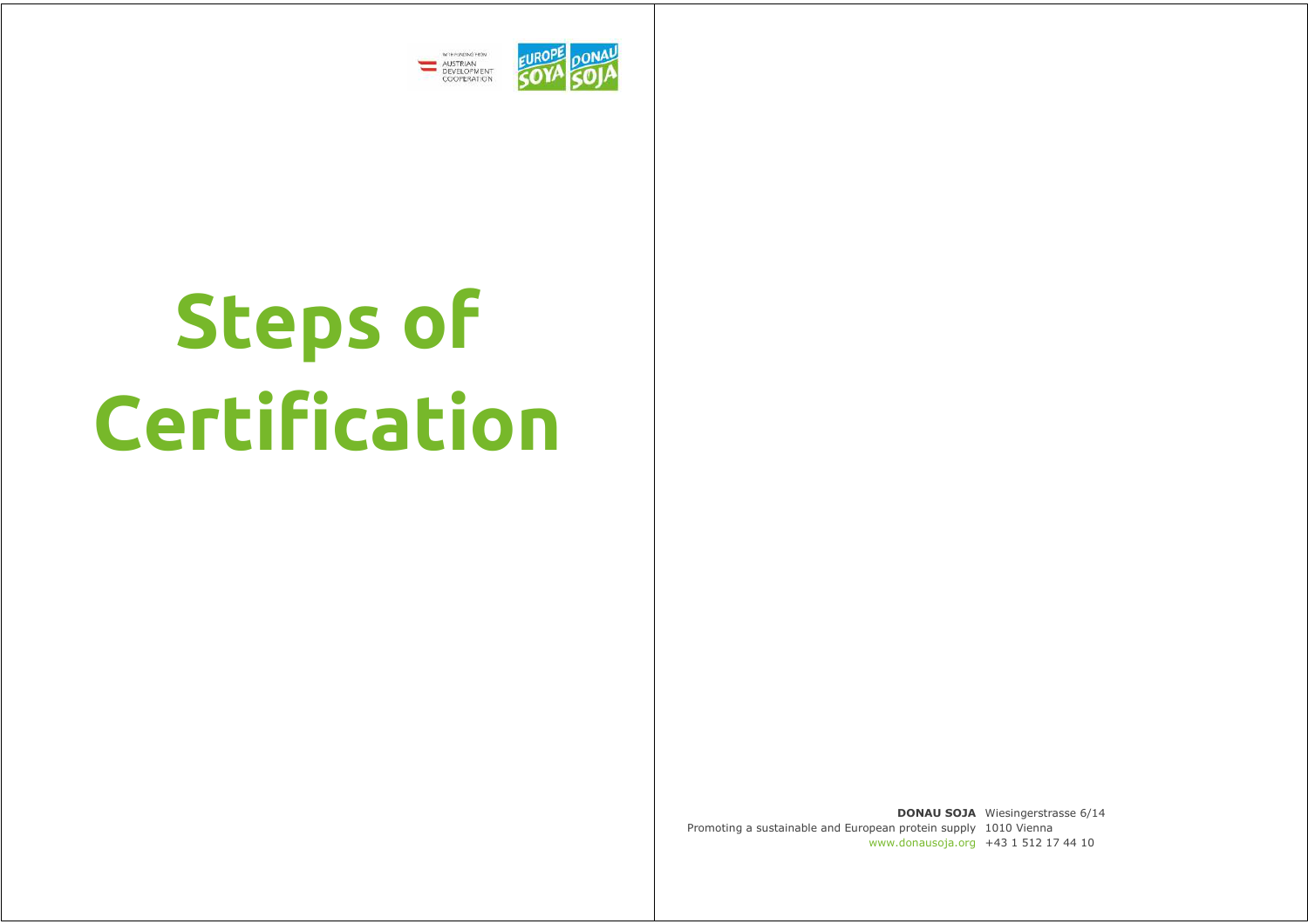# *Welcome to Donau Soja & Europe Soya!*

We are delighted about your interest in a certification in accordance with our Guidelines<sup>1</sup>! By participating in our programme you are making a valuable contribution to the promotion of GMO-free soybean cultivation in the Danube region as well as in Europe. In addition, you are joining a broad network of certified partners from the whole value chain (primary processors, compound feed producers, agricultural traders and many more).

# **Why Donau Soja & Europe Soya?**

**+***Non-GM* 

l,

- **+***Guaranteed from the Danube region / Europe*
- **+***Transparent and consistent Hard IP program*
- **+***No use of glyphosate prior to harvest (desiccation)*
- **+***No land use change*



**Europe Soya Region**  Donau Soja countries are highlighted in darker green: AUT, BGR, BIH, CHE, CZE, GER, HRV, HUN, ITA, MDA, POL, ROU, SRB, SVK, SVN, UKR

# **Steps towards your Certificate**

In the following, we give you a short overview of the points, which have to be considered for a successful certification. All participants of the value chain are registered in order to assure quality and origin of the products. As our partner, you shall **buy Donau Soja or Europe Soya produce from certified partners only** and you shall **distribute products as Donau Soja or Europe Soya produce only as soon as your certification has been completed.** 

# **STEP 1: Collect Information**

Our Standards and the corresponding Guidelines<sup>1</sup> serve as a basis for your certification. The Guidelines are based on a continuous certification of Donau Soja / Europe Soya products from the farm to the customer. Certification of the participating partners by external certification bodies (which have been approved by Donau Soja Organisation) begins with the primary agricultural collector and ends at the marketer. All operations upstream of the soybean farmer (such as agricultural collectors, traders, primary processors, compound feed producers, agricultural processors, food processors or marketers) participating in our system have to conclude an inspection contract with a certification body and have to be certified. Certification is then required for soybean farmers (producers), when originating in countries of risk level 3 (Belarus, Moldova, Ukraine<sup>2</sup>); however, by signing the Donau Soja or Europe Soya declarations of self-commitment for farmers, compliance with our requirements is assured.

*NOTE: This summary does not replace our Guidelines neither does it affect their scope or validity. The complete Donau Soja and Europa Soya Guidelines are available on our Website at* 

*www.donausoja.org/en/downloads/*

 $1$  The terms "our Standards" and "our Guidelines" refer either to the Donau Soja Standard and Guidelines or to the Europe Soya Standard and Guidelines

<sup>&</sup>lt;sup>2</sup> For the entire risk classification, please consult the Donau Soja or Europe Soya Standard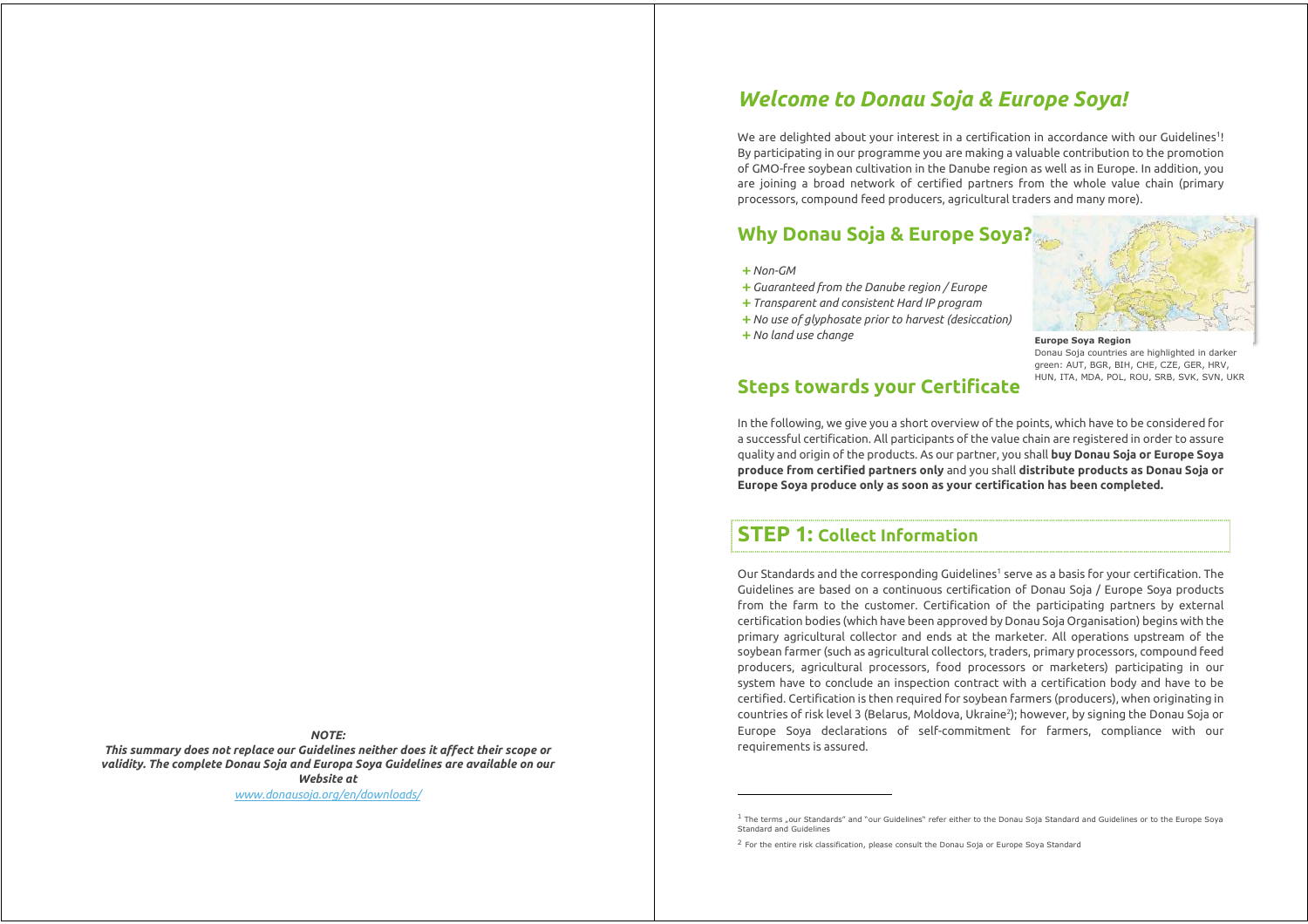To ensure traceability, a lot certification system is in use for trading/transportation of Donau Soja or Europe Soya soybeans from the primary agricultural collector through to the primary processor. Lot certificates are usually issued at the seller and accompany the produce to the buyer. Particular care should be taken to ensure that produce is purchased and sold **with a valid lot certificate only**, as otherwise the soybeans cannot be recognised as Donau Soja / Europe Soya produce. Lot certificates are only required for soybeans, not for processed soya products or compound feed. However, **Certificates of Traceability** for processed soya products such as meal, oil or lecithin can be issued upon request.

Donau Soja certified produce may be used in **Europe Soya** programmes, but Europe Soya certified produce shall not be used in Donau Soja programmes due to a wider geographical scope.

Within the Europe Soya certification, primary processors, compound feed plants and soya product traders acting as agricultural collectors have the option to apply for the **Quantity Equivalence System** using "Approved by Europe Soya" soybeans. This system allows joint processing and/or storing of Europe Soya soya or products (such as toasted beans or soymeal) with soya or products fulfilling the *approved by* criteria (non-GM, European origin proven by Isotope testing, traceability).

- *For further details on the Quantity Equivalence System, please get in touch with us!*

## **STEP 2: Implement the Requirements at your Company**

What requirements have to be met by your company in order to participate in the Donau Soja or Europe Soya programme?

#### **General requirements to be met at ALL stages of production…**

- $\checkmark$  segregation between Donau Soja / Europe Soya, non-GM, and GM produce has to be ensured
- $\checkmark$  Donau Soja / Europe Sova produce has to be clearly labelled as such internally and externally (delivery notes, invoices)
- $\checkmark$  supervisory inspections by the Donau Soja Organisation are conducted at all stages of production and are to be accepted and supported by all participants
- $\checkmark$  use of the logo is subject to signing a Licensing Agreement as well as compliance with the Donau Soja and Europe Soya Agreement for Logo Use

In addition to these general requirements, more specific requirements apply depending on your company's role in the supply chain. These requirements are described on the following pages!

## **For Soybean Farmers / Producers (R 01)**

- $\checkmark$  using GM-free soya bean varieties only and no cultivation of other GM crops
- $\checkmark$  no use of GMOs or products produced from or by GMOs
- $\checkmark$  signing the declaration of self-commitment or confirming compliance with the DS/ES requirements on the shipping document and forwarding this declaration to the agricultural collector
- $\checkmark$  use of desiccants prior to harvest (e.g. glyphosate or diquat) shall be prohibited, and other restrictions on pesticide use (e.g. use of agrochemicals listed in the WHO lists 1a and 1b shall be prohibited as of 1 January 2019)
- $\checkmark$  participation in the implementation of the CAP (Common Agricultural Policy) with mandatory cross compliance inspections; alternatively, the farmer shall participate in an ISCC certification programme or an equivalent sustainability certification programme
- $\checkmark$  shall follow the recommendations contained in the Donau Soja Best Practice Manual (see www.donausoja.org →DOWNLOADS)
- $\checkmark$  no directly commissioned inspection / certification necessary (except for Moldova, Ukraine and Belarus and situatively Russia)

Additional requirements for Belarus, Moldova and Ukraine:



#### $\checkmark$  use of original seeds, registration at Donau Soja, directly commissioned inspection / certification

#### **For Agricultural Soybean Collectors / Primary Collectors (R 02)**

- $\checkmark$  directly commissioned inspection / certification
- $\checkmark$  collecting declarations of self-commitment or signed shipping documents in compliance with R 01 and checking the quantities delivered for plausibility
- $\checkmark$  sending harvest declarations incl. list of farmers and carry over of remaining stock (by August 31) to the certification body
- $\checkmark$  obtaining retained samples of each storage unit (at least once per 100 tonnes)
- $\checkmark$  lot certification (+ notifications to the certification body)
- $\checkmark$  documentation (incoming and outgoing produce)
- $\checkmark$  possibility of group certification

Additional requirements for agricultural collectors in countries of area risk level 2 and 3 or for agricultural collectors who store GMOs (soya or others):

- $\checkmark$  operating an in-house QM system to prevent GM contamination
- $\checkmark$  conducting rapid GM tests (Roundup Ready and LibertyLink) on each storage unit (at least once per 100 tonnes)

Additional requirements for agricultural collectors in Romania, Belarus, Moldova, Ukraine:

- $\checkmark$  conducting rapid GM tests (Roundup Ready and LibertyLink) on each delivery unit (at least once per 100 tonnes) before taking into storage is completed
- $\checkmark$  initial certification before taking into storage begins

#### Special forms of primary collection:

- $\checkmark$  primary processor acting as a primary collector
- $\checkmark$  farmer (producer) acting as a primary collector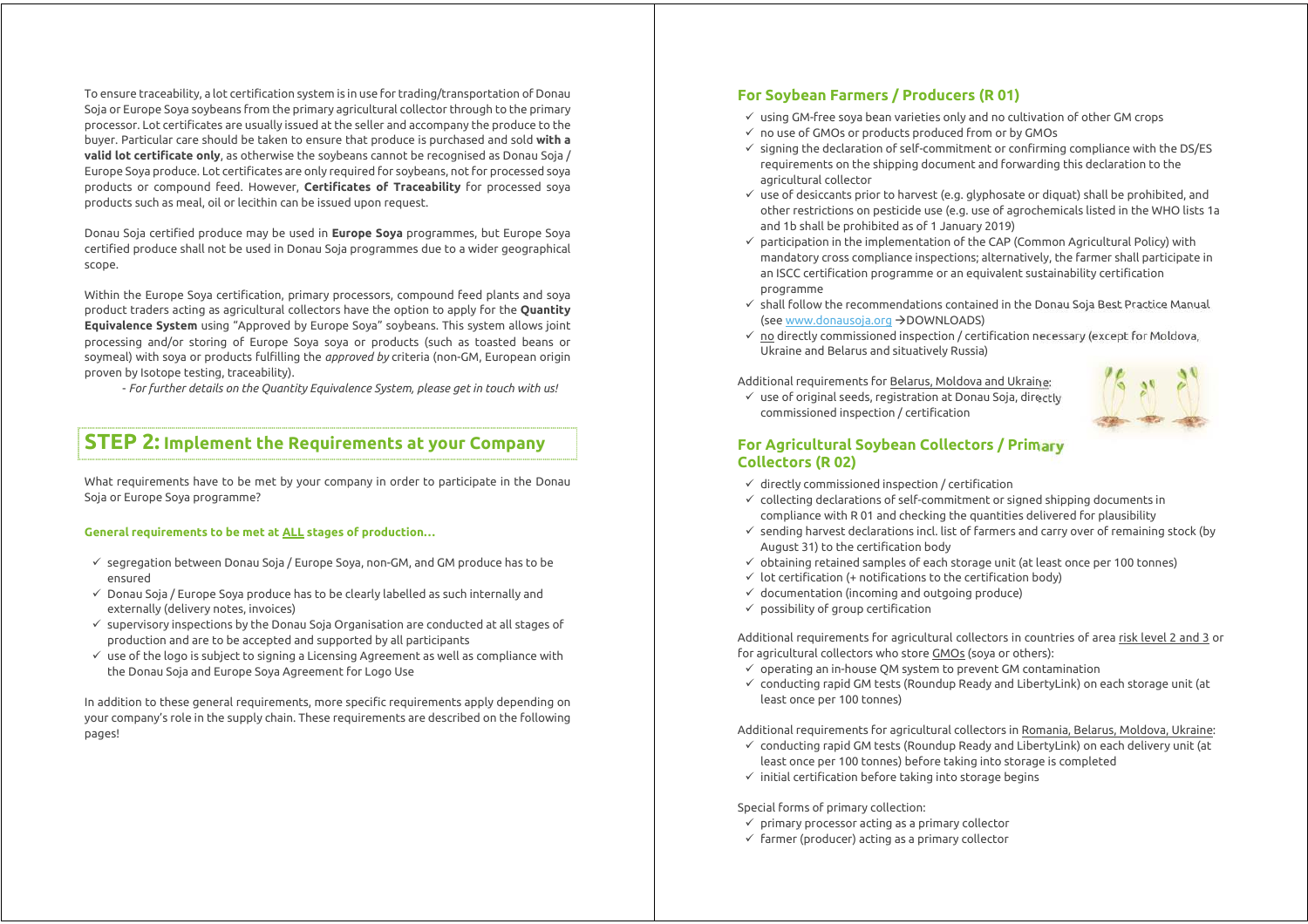## **For Soya Traders (R 03)**

(company buying and selling soybeans or soya products and/or products containing or consisting of soybeans (e.g. compound feed), but without making use of an agricultural collector)

- $\checkmark$  directly commissioned inspection / certification
- $\checkmark$  purchase and sale only with a valid lot certificate (only for unprocessed soybeans)
- $\checkmark$  documentation of all purchases and sales

#### Special form:

 $\checkmark$  traders also acting as agricultural collectors



## **For Soybean Primary Processors (R 04)**

(e.g. oil mill, toaster, food producer, producer of food ingredients and food additives)

- $\checkmark$  directly commissioned inspection / certification
- $\checkmark$  contract with Donau Soja Organisation
- $\checkmark$  obtaining retained samples of each Donau Soja / Europe Soya transport unit accepted and delivered to a customer (at least once per 100 tonnes)
- $\checkmark$  conducting rapid GM tests (Roundup Ready and LibertyLink) on each Donau Soja / Europe Soya transport unit (at least once per 100 tonnes) of the incoming produce
- $\checkmark$  documentation of all incoming and outgoing deliveries
- $\checkmark$  monthly quantity notification to Donau Soja Organisation and to the contracted certification body
- $\checkmark$  operating an in-house QM system to prevent GM contamination
- $\checkmark$  "Donau Soja" or "Europe Soya" labelling on the packaging of Donau Soja or Europe Soya soya produce and mixed products is possible under certain conditions

#### Oil mills and toasters:

- $\checkmark$  additional certification according to one of the following QA systems: AMA Pastus+, QS, GMP+, SFPS, QSGF, EFISC or another equivalent programme
- $\checkmark$  chronological segregation of GM and non-GM soybeans may be approved in specific individual cases
- $\checkmark$  oil mills: mandatory Salmonella monitoring
- $\checkmark$  marketing of phospholipid mixtures as Donau Soja / Europe Soya lecithins: compliance with the requirements detailed in Commission Regulation (EU) No 231/2012 for E 322

#### Special forms:

- $\checkmark$  own-use primary processor
- $\checkmark$  transfer/imposition of responsibilities of a primary processor to/on other participants in our system (particularly traders)

#### Optional:

 $\checkmark$  Certificates of Traceability for processed soya upon request

## **For Compound Feed Producers (R 05)**

- $\checkmark$  directly commissioned inspection / certification
- $\checkmark$  contract with Donau Soja Organisation
- $\checkmark$  documentation of all purchased goods; for critical raw materials, "hard IP" documentation has to be available
- $\checkmark$  operating an in-house OM system to prevent GM contamination
- $\checkmark$  keeping comprehensive operational records
- $\checkmark$  applying a PCR sampling plan in the outgoing produce department and a (risk-based) PCR sampling plan for the incoming produce
- $\checkmark$  spatial or chronological segregation between GM and non-GM produce
- $\checkmark$  additional certification according to one of the following QA systems: AMA Pastus+, QS, GMP+, SFPS, QSGF, EFISC, UFAS or another equivalent programme
- $\checkmark$  "Donau Soja" or "Europe Sova" labelling on the packaging of Donau Soja or Europe Soya soya produce and compound feed is possible ( if 100 % of the soya components is Donau Soja or Europe Soya)

## **For Agricultural Processors = Animal Keepers (R 06a)**

- $\checkmark$  directly commissioned inspection / certification
- $\checkmark$  direct marketers: contract with Donau Soja Organisation, "fed with Donau Soja / Europe Soya" labelling
- $\checkmark$  documentation of all goods purchased and used incl. correct declaration
- $\checkmark$  records of number and density of livestock, fodder consumption, suppliers, customers
- $\checkmark$  home feed compounders and mobile blenders: documentation of compliant use of animal feed to additives, formulations and mixing protocols
- $\checkmark$  use of mobile blenders: records of correct cleaning
- $\checkmark$  minimum percentage of soya in animal feed (e.g. 10 % for laying hens and fattening pigs)
- $\checkmark$  total amount of soya (e.g. soya meal, oil, cake) has to be Donau Soja or Europe Soya
- $\checkmark$  documentation of all outgoing deliveries
- $\checkmark$  mark "fed with Donau Soja / Europe Soya" on packaging and shipping documents of animal products
- $\checkmark$  adhering to conversion periods, when converting to GM-free feeding
- $\checkmark$  possibility of group certification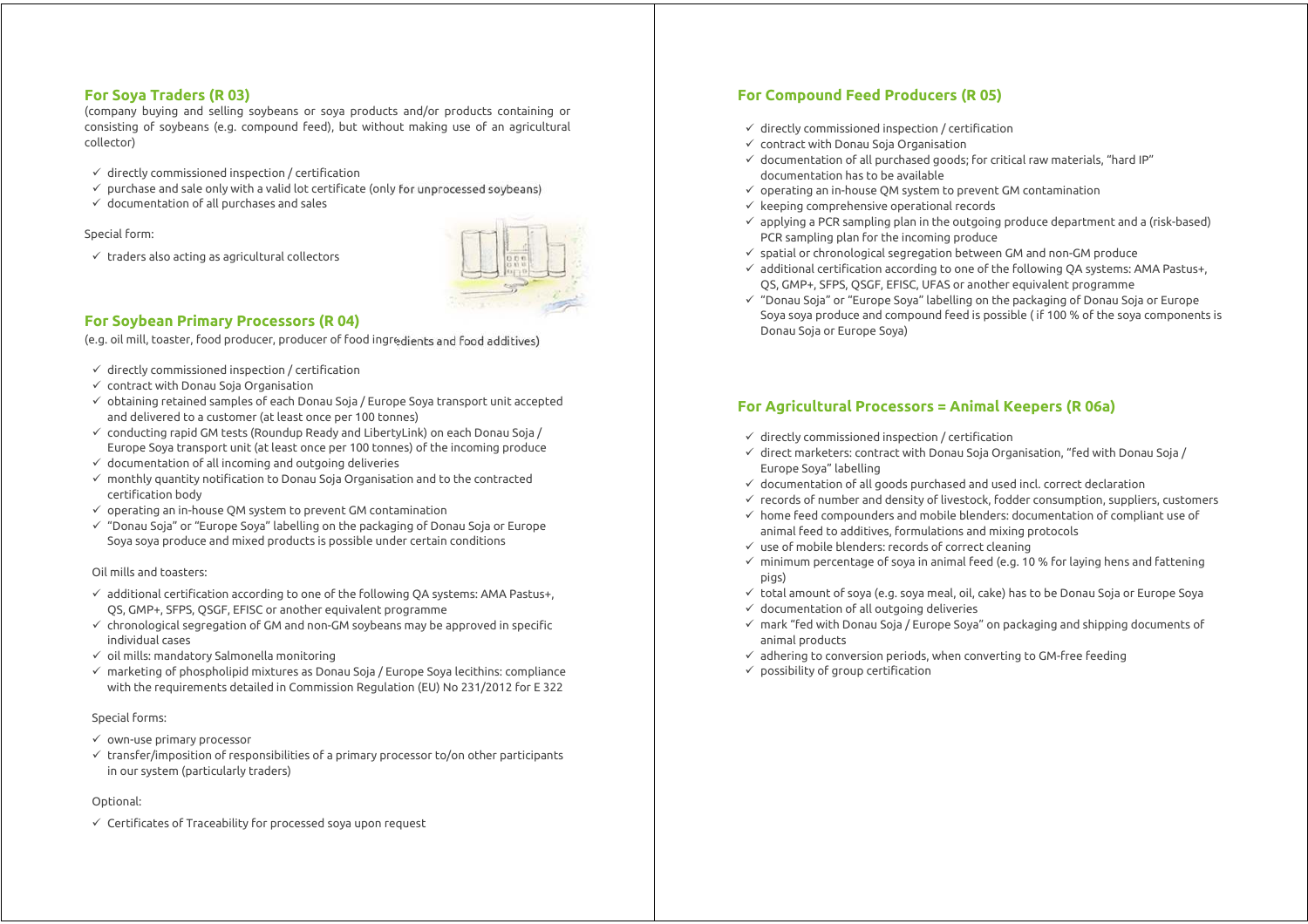## **For Food Processors through Marketers (R 06b)**

(e.g. slaughterhouses, butchers, egg packing stations, egg breaking plants, dairies, soya bean oil refineries)

- $\checkmark$  directly commissioned inspection / certification
- $\checkmark$  contract with Donau Soja Organisation
- $\checkmark$  documentation of all goods purchased and used incl. correct declaration
- $\checkmark$  keeping comprehensive operational records (incoming deliveries, storage, internal product flow, processing, trainings, company description, suppliers, customers, product range, outgoing deliveries)
- $\checkmark$  spatial or chronological segregation of the flows of produce of Donau Soja / Europe Soya and non-Donau Soja / non-Europe Soya
- $\checkmark$  mark "fed with Donau Soja / Europe Soya" on shipping documents of animal products
- $\checkmark$  "Donau Soja / Europe Sova" or "fed with Donau Soja / Europe Sova" labelling possible

## **For Transportation and Cleaning (R 07)**

Transportation of unpacked goods is an important aspect for maintaining product safety and avoiding contamination. To maintain product quality and avoid contamination, certain minimum requirements have been determined. However, no separate certification is required for transporting Donau Soja and Europe Soya products.

#### Transportation:

- $\checkmark$  preventing GM contamination
- $\checkmark$  cleaning of all shipping containers
- $\checkmark$  obtaining a proof of previous cargoes unless only Donau Soja / Europe Soja produce is transported
- $\checkmark$  providing a certificate of cleaning in case of critical previous cargoes
- $\checkmark$  documentation of transportation of Donau Soja / Europe Soya produce
- $\checkmark$  directly commissioned inspection of harbour silos, if Donau Soja / Europe Soya produce is temporarily stored

#### Cleaning:

- $\checkmark$  cleaning all equipment, facilities, etc. before they come into contact with Donau Soja / Europe Soya produce
- $\checkmark$  documentation of cleaning

# **STEP 3: Contact an approved Donau Soja Certification Body**

Certification of all the above-mentioned partners is carried out directly by a certification body approved by the Donau Soja Organisation. We collaborate with several certification bodies all over Europe. You can find those approved certification bodies on our website (www.donausoja.org  $\rightarrow$  Certification/Approved certification bodies). Please get into contact with the certification body of your choice and arrange a first audit. Feel free to contact us if your chosen certification body is not yet on our list!

# **STEP 4: Sign a Contract with Donau Soja and join Donau Soja as a Member**

Primary processors, compound feed producers, food processors, marketers and logo users conclude - in addition to their certification - a contract with the Donau Soja Organisation and join the Donau Soja Association as a member. The relevant documents will be sent to you via email.

## **STEP 5: On-site Inspection and Certification**

During the first audit and the follow-up audits, the certification body verifies compliance with the Donau Soja or Europe Soya requirements. After a successful audit, the certification body issues a certificate and submits it directly to your company.